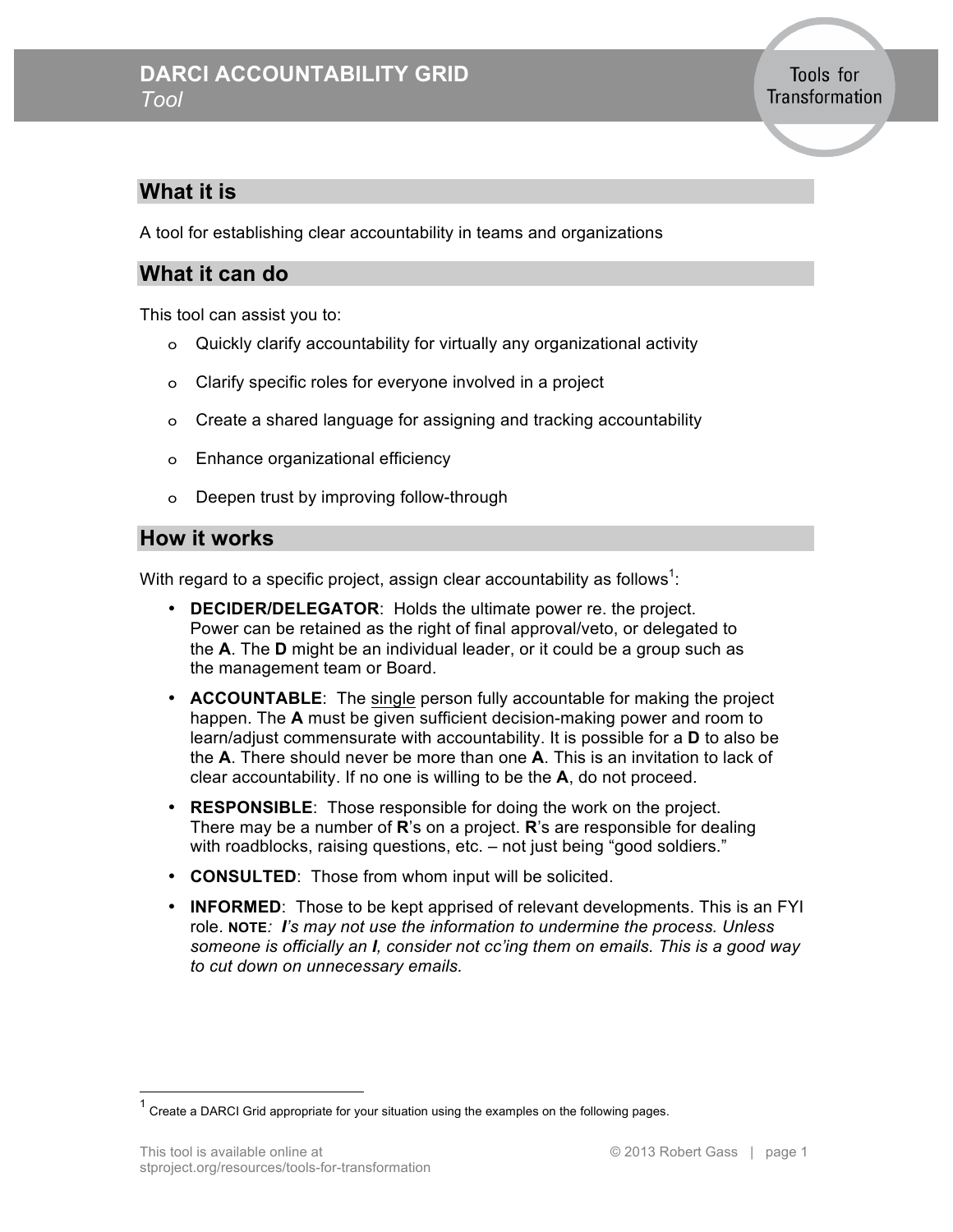## **DARCI ACCOUNTABILITY GRID**

Tools for Transformation

|                 | D                                                                                                                                            | A                                                                              | R                                                               | C                                              |                                                              |
|-----------------|----------------------------------------------------------------------------------------------------------------------------------------------|--------------------------------------------------------------------------------|-----------------------------------------------------------------|------------------------------------------------|--------------------------------------------------------------|
|                 | DECIDER/<br><b>DELEGATOR</b>                                                                                                                 | <b>ACCOUNTABLE</b>                                                             | <b>RESPONSIBLE</b>                                              | <b>CONSULTED</b>                               | <b>INFORMED</b>                                              |
| <b>PROJECTS</b> | Holds the ultimate<br>power re. the project.<br>Power can be re-<br>tained as the right of<br>final approval/veto,<br>or delegated to the A. | The single<br>person fully<br>accountable for<br>making the<br>project happen. | Those respons-<br>ible for doing<br>the work on<br>the project. | Those from<br>whom input<br>will be solicited. | Those to be<br>kept apprised<br>of relevant<br>developments. |
|                 |                                                                                                                                              |                                                                                |                                                                 |                                                |                                                              |
|                 |                                                                                                                                              |                                                                                |                                                                 |                                                |                                                              |
|                 |                                                                                                                                              |                                                                                |                                                                 |                                                |                                                              |
|                 |                                                                                                                                              |                                                                                |                                                                 |                                                |                                                              |
|                 |                                                                                                                                              |                                                                                |                                                                 |                                                |                                                              |
|                 |                                                                                                                                              |                                                                                |                                                                 |                                                |                                                              |
|                 |                                                                                                                                              |                                                                                |                                                                 |                                                |                                                              |
|                 |                                                                                                                                              |                                                                                |                                                                 |                                                |                                                              |
|                 |                                                                                                                                              |                                                                                |                                                                 |                                                |                                                              |

### **Things to Consider/Additional Benefits**

- o **DARCI** becomes a quick shorthand for groups to assign roles: (i.e., "Who's the **A**? Who are the **R'**s?")
- o Posting a chart of all **DARCI** assignments in the team workspace (electronic or physical) helps keep everyone sharp on their accountabilities.
- o This system does not imply hierarchy. These roles can rotate in a flattened organization. In some cases where there will be consensual decision-making, the **D** can even be the whole team.
- o Look at all grids over time to help determine needs for staff development and power analysis of staff.
- o **DARCI** is fabulous for clearing up the unclear accountability that is endemic in coalition work! The steering committee is often the **D**.
- o But, *always* make sure that one person is the **A**. Multiple **A**'s are often a source of breakdowns in coalition work.
- o Always have a DARCI grid for every project!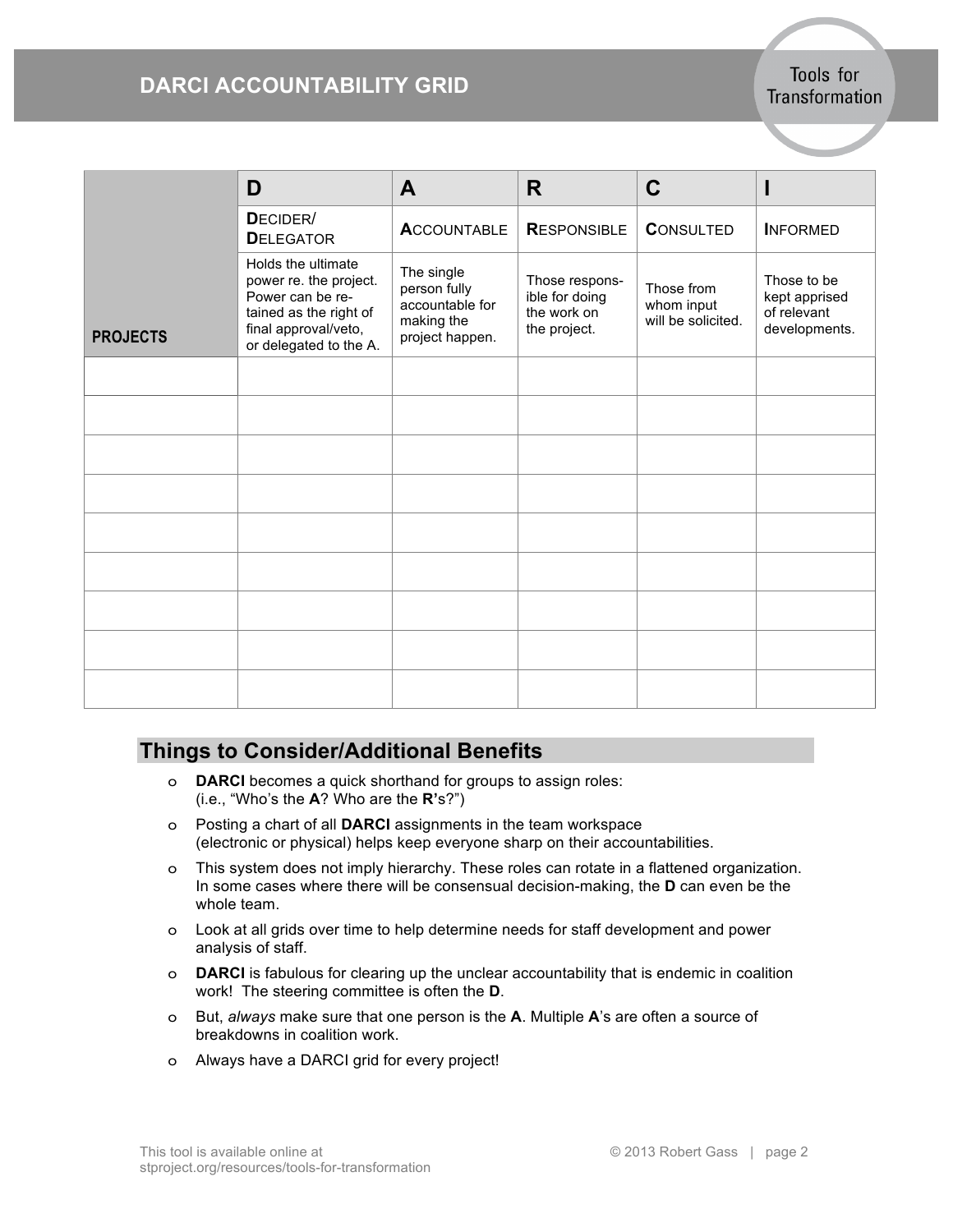|                                          | DECIDER/<br><b>DELEGATOR</b>                   | <b>ACCOUNTABLE</b>                                               | <b>RESPONSIBLE</b>                                         | <b>CONSULTED</b>                               | <b>INFORMED</b>                                              |
|------------------------------------------|------------------------------------------------|------------------------------------------------------------------|------------------------------------------------------------|------------------------------------------------|--------------------------------------------------------------|
| <b>PROJECTS</b>                          | Holds the ultimate<br>power re. the<br>project | Person fully<br>accountable for<br>making the project<br>happen. | Those responsible<br>for doing the work<br>on the project. | Those from<br>whom input will<br>be solicited. | Those to be<br>kept apprised<br>of relevant<br>developments. |
| Develop new<br>training<br>curriculum    | Jorge                                          | Jennifer                                                         | Esther,<br>Barbara, Eli,<br>Sophia, Henry                  | Dave                                           | Wilma, Jim                                                   |
| Enroll allies<br>in legislative<br>fight | Wilma                                          | Mary                                                             | Mary,<br>Gustavo,<br>Pamela                                |                                                | Sam, Jorge                                                   |
| Create<br>high donor<br>campaign         | Jorge                                          | Ernesto                                                          | Sarah,<br><b>Mercedes</b>                                  | Ephraim,<br>Mark                               | Board<br>finance<br>committee                                |
| Recruit new<br>organizing<br>director    | Wilma                                          | <b>Ben</b>                                                       | Ben, Sophia                                                | Jane                                           | Jorge                                                        |
| Develop new<br>performance               | Jorge                                          | <b>Ben</b>                                                       | Kenny,<br><b>Mercedes</b>                                  | Wilma                                          |                                                              |

## **Example 1: DARCI Grid for multiple projects**

#### **Example 2: DARCI Grid for Complex Project – Develop Training Curriculum**

|                                  | DECIDER/<br><b>DELEGATOR</b>                   | <b>ACCOUNTABLE</b>                                               | <b>RESPONSIBLE</b>                                            | <b>CONSULTED</b>                               | <b>INFORMED</b>                                              | <b>DUE</b><br><b>DATE</b> |
|----------------------------------|------------------------------------------------|------------------------------------------------------------------|---------------------------------------------------------------|------------------------------------------------|--------------------------------------------------------------|---------------------------|
| <b>PROJECTS</b>                  | Holds the<br>ultimate power<br>re. the project | Person fully<br>accountable for<br>making the project<br>happen. | Those<br>responsible for<br>doing the work<br>on the project. | Those from<br>whom input will<br>be solicited. | Those to be<br>kept apprised<br>of relevant<br>developments. |                           |
| Research<br>existing<br>programs | <b>Jennifer</b>                                | <b>Esther</b>                                                    | Esther,<br>Gustavo                                            | ---                                            | ---                                                          |                           |
| Create<br>curriculum             | Jennifer                                       | <b>Esther</b>                                                    | Esther,<br>Gustavo, Eli                                       | <b>Bruce</b>                                   | Jorge,<br>Helen, Mike                                        |                           |
| Create training<br>materials     | <b>Esther</b>                                  | <b>Barbara</b>                                                   | Gustavo, Eli,<br>Sophia                                       | <b>Bruce</b>                                   | Jennifer,<br>Helen, Mike                                     |                           |
| Market and<br>enroll trainees    | <b>Jennifer</b>                                | Mary                                                             | Mary, Arthur                                                  | Maximilian                                     | Esther,<br>Henry,<br>Arthur,<br>Sophia                       |                           |
| Secure site &<br>manage          | <b>Jennifer</b>                                | Pamela                                                           | Henry,<br>Arthur,<br>Sophia                                   |                                                | <b>Esther</b>                                                |                           |